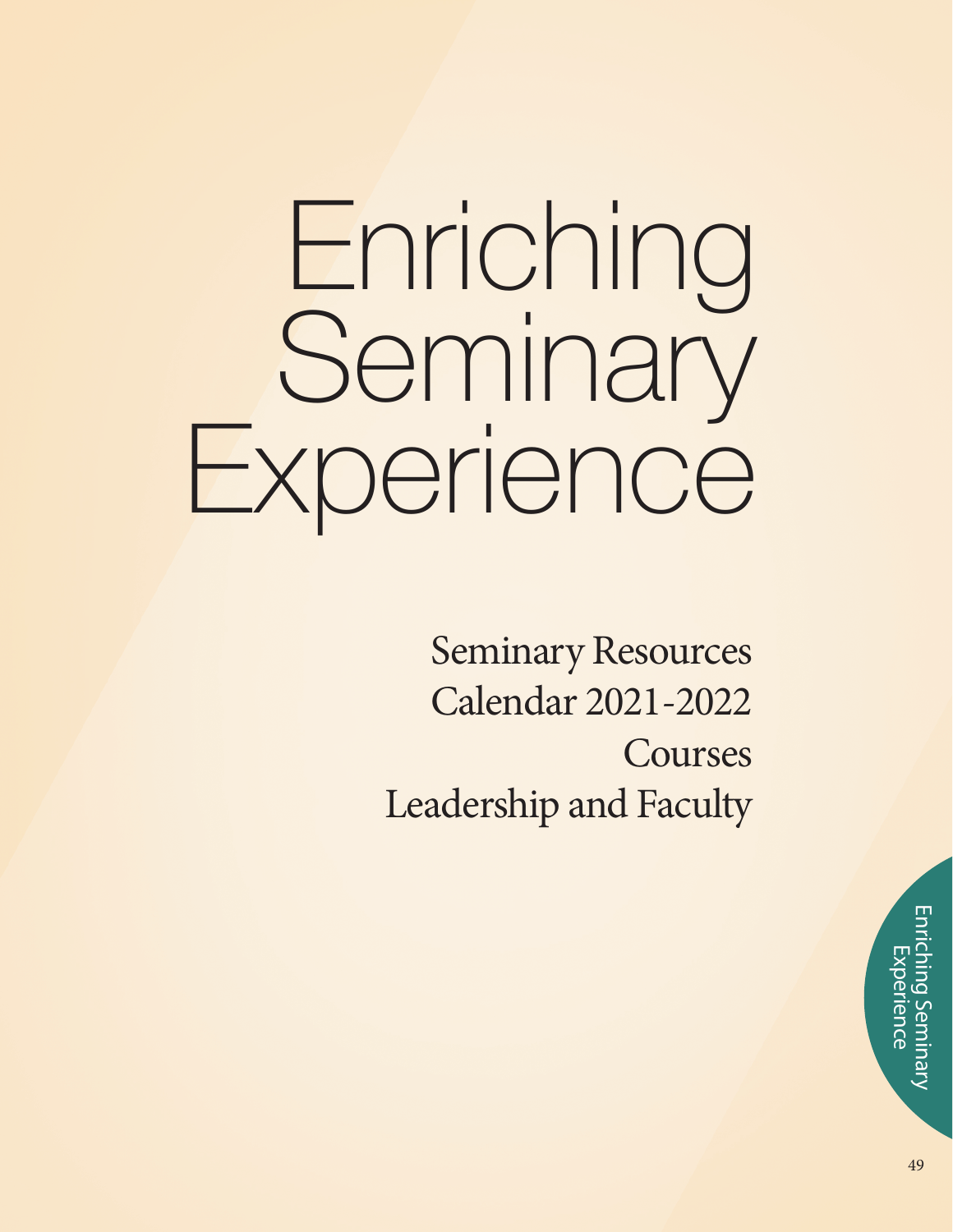# Seminary Resources Setting

Sacred Heart Seminary and School of Theology is located on a beautiful 250-acre campus in the southwest corner of the Greater Milwaukee Area.

Milwaukee, about 90 miles north of Chicago, is a vibrant metropolitan area of 1.6 million people. It boasts world-class museums, libraries, and parks. Its aesthetic center is the Lake Michigan shore with its wide white sand beaches, extensive parkways, and large music and ethnic festivals throughout the summer. Milwaukee is home to a vast array of eateries, major sporting events, live theater, museums, first-class shopping, and other attractions for every taste.

The Sacred Heart campus, set 20 minutes away from the hubbub of the city, is in a serene setting that features a shrine, fountains, and walkways among ancient oaks – providing a calm, inspiring environment for study, prayer, and spiritual development.

Daily Mass, morning and evening prayers, and special liturgies take place in the unique Sacred Heart Chapel, a showpiece of the Mid-century architectural movement. The Immaculate Heart of Mary and St. Joseph Chapels provide smaller, inviting environments for prayer and a variety of liturgies.

### Seminarian Services

#### Academic Support Services

Seminarians entering Sacred Heart who have not been in an academic environment for many years will need to review study and writing skills. All new seminarians are required to take TS 500, our online Theological Research and Writing course.

Seminarians complete a series of modules that cover research skills and the elements and principles of effective writing (critical reading skills, note taking, word analysis, vocabulary building, crafting and supporting an argument, outlining, summary techniques, transitions, and citing the works of others).

Sacred Heart has a Writing Support Team that consults with students at all stages of the writing process, from first draft to final paper. Students may submit assignments to the team for review.

#### Bookstore

Students can purchase their academic books and supplementary materials from the student bookstore. Other items such as school apparel are also available.

#### Health and Wellness

Recognizing that physical and emotional well-being are vital to the health of the Sacred Heart community, the school offers a range of facilities and services aimed at the wellness of the total person.

#### **All Students:**

- Seminarians with special dietary needs can be accommodated.
- A full-size gym provides opportunities for group exercise such as basketball and volleyball.

#### **Seminarians:**

- A recently upgraded fitness facility provides biometric treadmills, aerodyne bikes, free weights, and universal sets.
- Psychological services are available in consultation with the president-rector and the vice presidents for human and spiritual formation, on a short-term basis.
- Alcoholics Anonymous holds regular meetings at the school, to which any member of the school community is invited.

**Sexual Misconduct and Title IX Policy:** As a Catholic and Dehonian institution, Sacred Heart Seminary and School of Theology has crafted a strong sexual misconduct policy that reflects our commitment to the dignity of the human person made in the image and likeness of God. We have been guided in this effort by new regulations that were issued in May of 2020 by the Office of Civil Rights (OCR)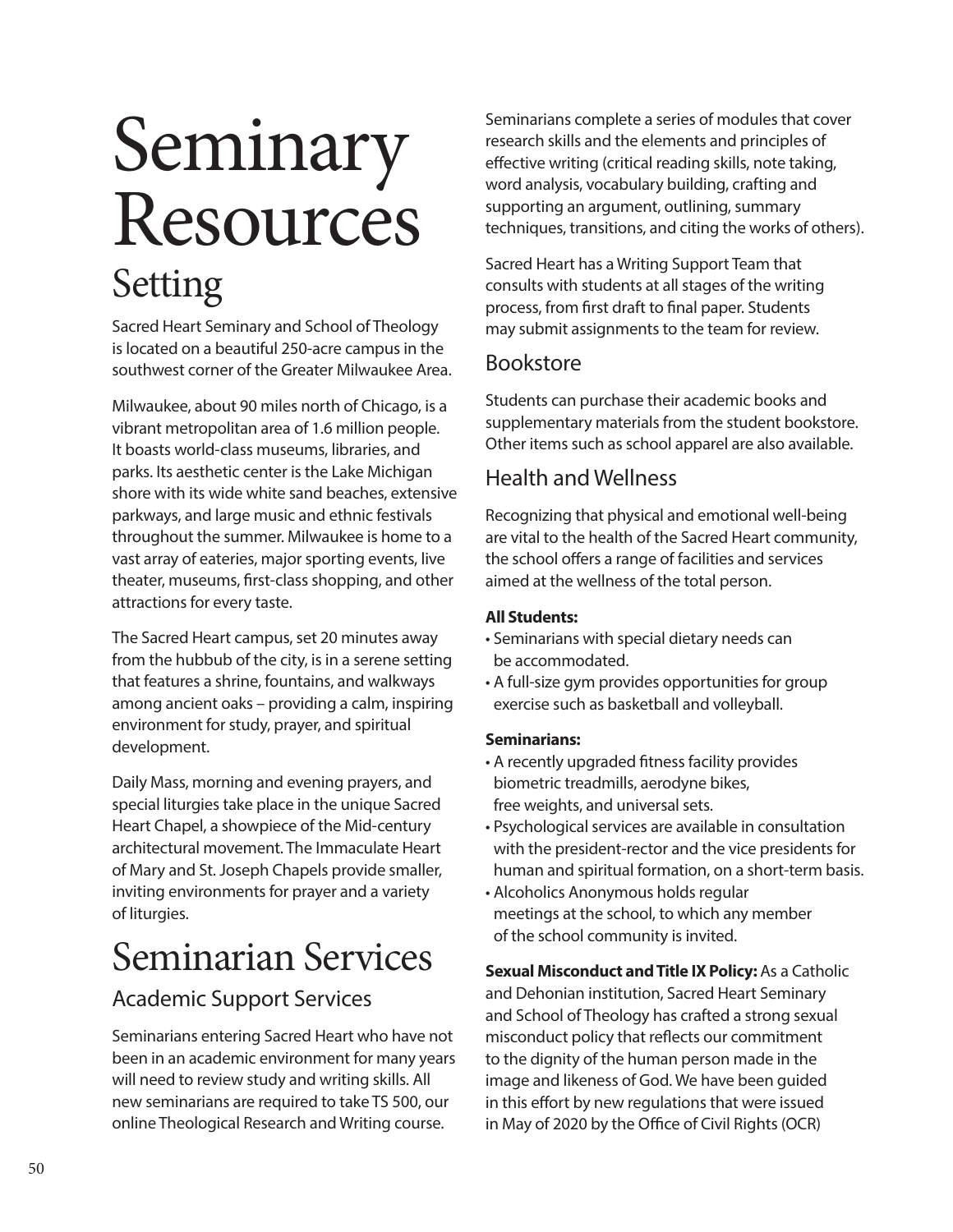of the federal Department of Education (DOE). Title IX is federal legislation that protects both students and employees of educational institutions from discrimination on the basis of sex. Current regulations have a special focus on the effect sexual harassment can have on the educational environment and the workplace. Materials related to Title IX are posted online at www.shsst.edu/title-ix.

#### Financial Assistance

**Scholarship/Grant Assistance:** A limited number of need-based scholarships are available. In addition, the school awards grants and interest-free loans from the M. Josephine Ahrens and Catherine Guiltnane Student Assistance Fund to meet emergency needs of seminarians. Application for scholarship and grant assistance should be made through the school's finance office.

**Loans:** The school also participates in the Federal Education Loan Program. Students should contact the finance office if interested in applying for a loan.

**Student Employment:** A limited number of part-time paid student positions are available. Interested students should contact the human resources office.

#### Internet

Wi-Fi is available throughout the campus, accessing a 100-megabit fiber optic connection.



# Leo Dehon Library

Named for the founder of the Priests of the Sacred Heart, the Leo Dehon Library serves the mission of Sacred Heart with a collection of digital and print resources, and by supporting faculty, staff, students, the Dehonian community, and patrons from the community with research, study, and teaching.

The library is an inviting, well-lit space with individual and group study options. On the main floor you'll find public-access computers, a multi-function printer/scanner, a self-checkout station, the reference collection, the Lux collection and Center for Catholic-Jewish Studies, the print periodical collection, library book stacks, course reserves, the DVD and CD collections, group study tables, two comfortable seating areas, individual study desks, and two library offices. A mezzanine-style upper-level houses archived periodicals, book stacks, and more individual study desks.

**Access:** Sacred Heart faculty, staff, and students in all programs have 24/7 access to the library using their GM50 key. Community patrons may use the library and receive research and technology assistance weekdays between 8:00 am and 4:30 pm (or by appointment). In the evening and on weekends patrons may pick up or return materials in our book drop.

**Collections:** The library collections focus on scripture study; systematic, moral, sacramental, pastoral, and liturgical theology; and church history; as well as the cognate disciplines of philosophy, psychology, the social sciences, sacred music, spirituality, and literature. The Priests of the Sacred Heart have a strong emphasis on social justice that is reflected in the library's collection development policy. The print collection has over 80,000 print books and journals. The library subscribes to digital resources: databases, eBooks, and online journals. Materials may also be obtained from other libraries through InterLibrary Loan (ILL).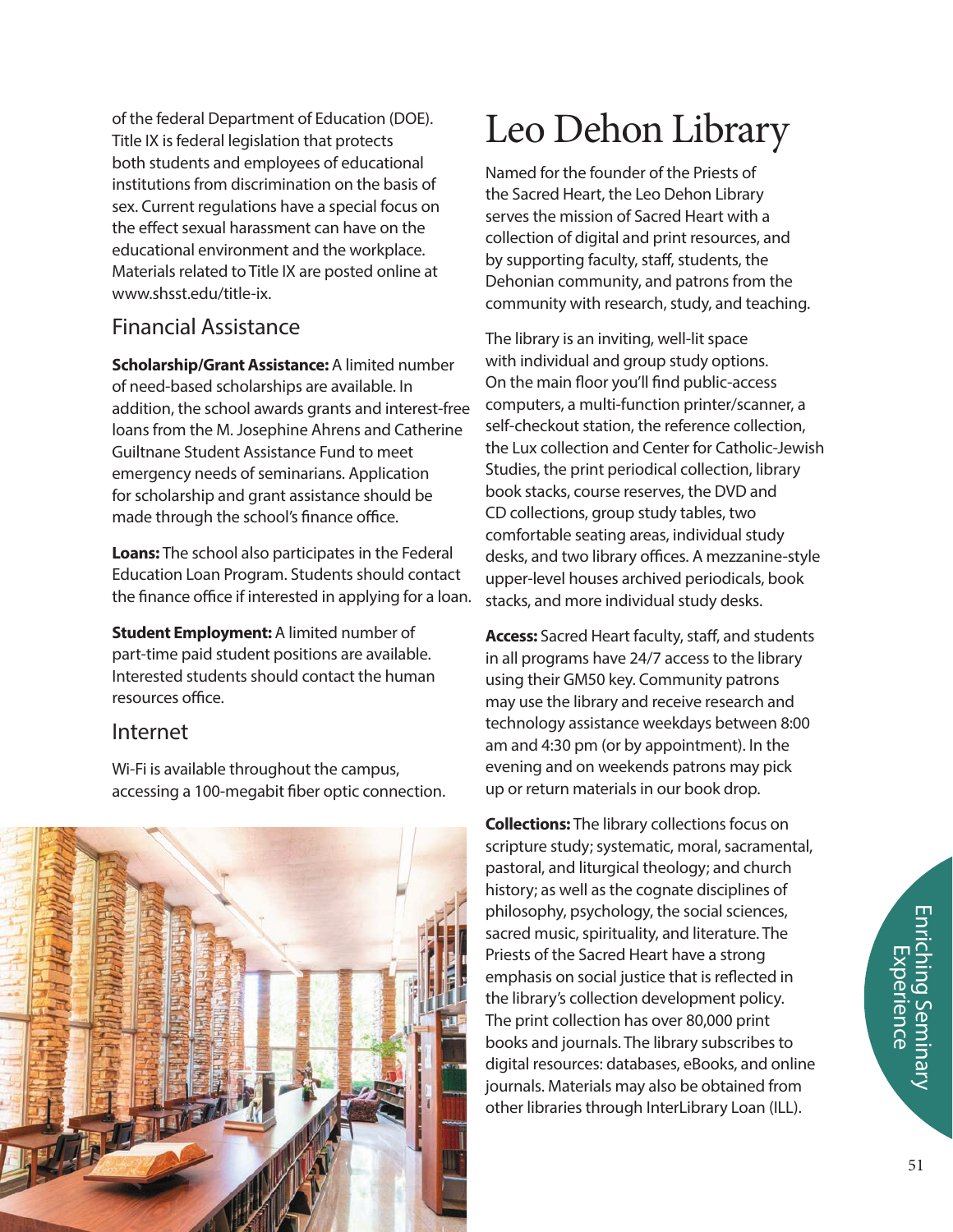

As an apostolate of the Priests of the Sacred Heart, the Leo Dehon Library collects material relating to the charism, history, and mission of the Priests of the Sacred Heart in the Dehon/Sacred Heart Collection. This includes more than 900 items on the history and practice of devotion to the Sacred Heart of Jesus, the social doctrine of the Church, and the writings of the Venerable Leo John Dehon and the international Dehonian family.

The Lux collection began with the donation of the personal collection of Dr. Richard Lux, founder of the Lux Center for Catholic-Jewish Studies. It concentrates on Catholic-Jewish relations, Jewish Scripture, commentaries, and prayer books, history, the Jewish roots of Christianity, Israel, selected Holocaust studies, and anti-Semitism.

**SWITCH Consortium:** SHSST and seven other area schools comprise the SWITCH (Southeastern Wisconsin Information Technology Exchange) consortium. The shared online catalog (TopCat) is Alma/Primo from ExLibris. Patrons may request items from other SWITCH schools. Twice-daily delivery between schools results in a 24 to 48-hour delivery time.

**Technology:** The library operates as the "first" responder" for technology questions and trains faculty and students to use Populi, our Learning Management System. The library staff coordinates with IT on all issues related to academic support.

**Writing Support Services:** Instruction and writing assistance are offered through the library by a team, as part of our academic support services. Tutoring sessions, online resources, and the TS500 course on research and writing (taught by library staff) help students succeed as theological writers. Writing staff are embedded in selected courses, assist with specific assignments, and are available for tutoring.

## Special activities

The **Justice and Peace Committee**, advised by a faculty member and run by seminarians, is committed to raising awareness and knowledge of peace and justice issues. The group sponsors monthly luncheons that feature guest speakers with expertise in important issues that affect ministry.

The **Ecumenical and Interreligious Task Force** hosts a lunch-time presentation by a local leader working in the field of ecumenical or interreligious relations. These sessions are held twice each semester. The Task Force is comprised of faculty, administrators, and students.

The school has multiple **choirs** providing challenging choral singing opportunities for interested seminarians and others. They provide music for liturgies throughout the month – both Mass and Liturgy of the Hours.

**The Lux Center for Catholic-Jewish Studies** hosts a lecture in the fall and spring, a short seminar series, and other enrichment opportunities in and out of the classroom.

Once each semester Sacred Heart hosts a **Dehon Lecture**, typically given by a significant Catholic theologian from outside the school community. These lectures normally feature a presentation in the morning, followed by a panel discussion with a group of expert respondents in the afternoon. All seminarians, faculty, and staff attend. This program is named in honor of the founder of the Priests of the Sacred Heart, Fr. Leo John Dehon.

Our annual **Preaching Conference** gathers students, alumni and clergy from around the country to explore topics in homiletics. Past topics have included: "Preaching the Lukan Parables" and "Preaching Through Times of Good News and Fake News".

There are **many student activities** for fun and enrichment throughout the year, including some organized by the students, and others organized formally. These might include a Lake Michigan cruise, Brewers baseball games, golf, a variety of special celebratory dinners, and outings to area museums, presentations, and shows.